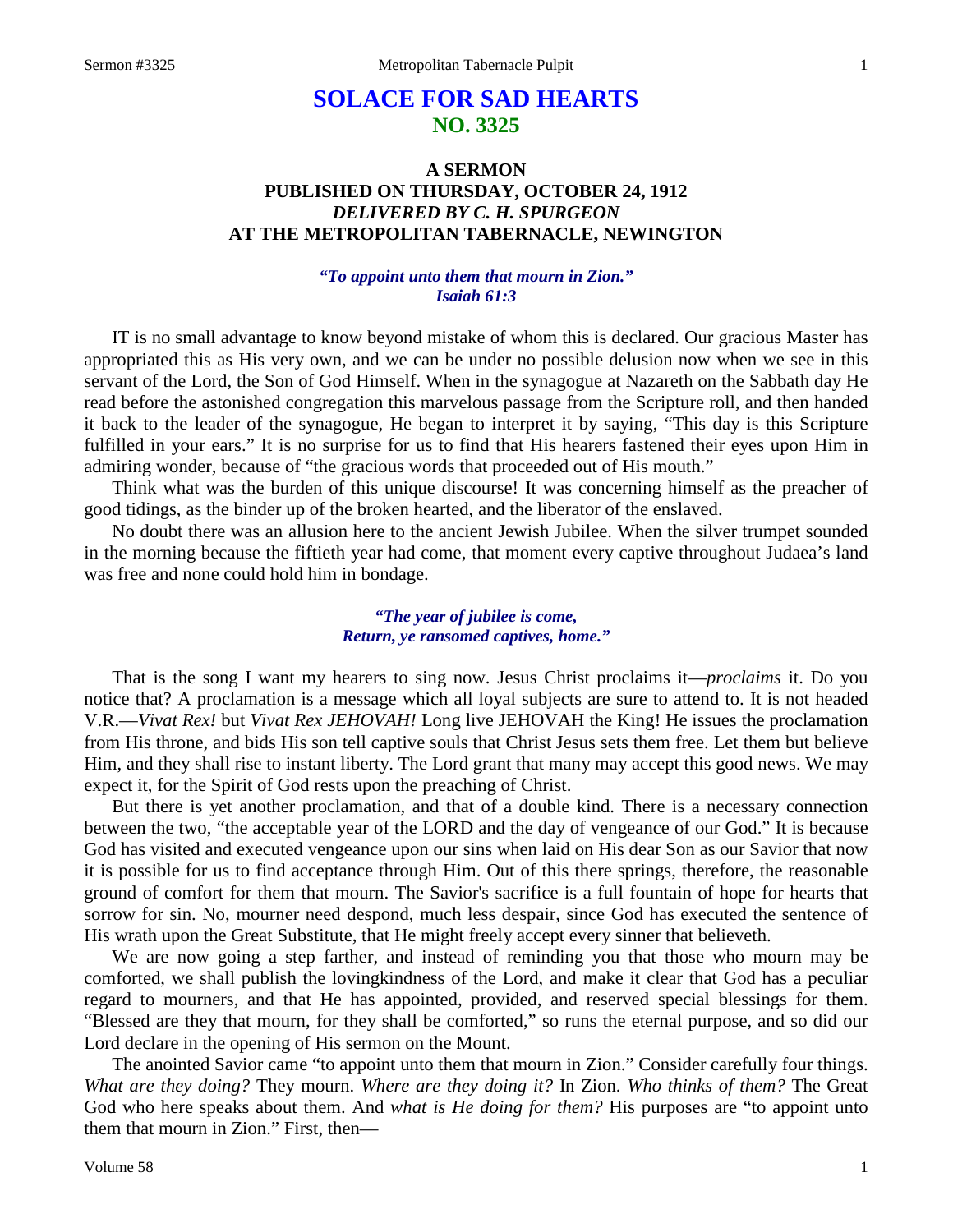**I.** WHAT ARE THEY DOING—these people of whom the text speaks? They are *mourning.*

Not a very cheerful occupation. Nobody will be very much attracted towards them by that fact. Most men choose lively, mirthful company, and mourners generally are left alone. Are they not to be greatly pitied? Reason thinks so, but faith has heard Jesus say, "Blessed are they that mourn," and therefore, she believes it to be better to be a mourning saint than a merry sinner, and she is willing to take her place on the stool of penitence and weep, rather than sit in the seat of the scorner and laugh.

Because these people mourn, *they differ from other people*. If they are mourning in Zion their case is peculiar. There is evidently a distinction between them and the great majority of mankind, for men of the world are often lighthearted and gay, never thinking, or looking into the future. So unreal is their happiness that it would not bear the weight of an hour's quiet consideration, and so they make mirth in order to drown all thought of their true state.

They are all for pastimes, amusements, gaieties, these are your lighthearted, jolly fellows, who drink wine in bowls and "drive dull care away." It is greatly wise for a man to commune with his own heart upon his bed and be still, but these foolish ones never do this, and hence they flash with the effervescence of mirth, and sparkle with false joy.

Those who mourn in Zion are very different from these giddy, superficial people, in fact, they cannot bear them, but are grieved with their foolish conversation, as any man of sense may well be. Who wants to have these blowflies for ever buzzing about him? The gracious ones who mourn in Zion are as different from them as the lily from the hemlock, or as the dove from the daw. He who allows reason to take its proper place and to be taught right reason by the Word of God, from that time separates himself from the giddy throng and takes the cool sequestered path which leads to God.

Equally does this mourning separate the Gospel mourner from the obstinate and the daring, for alas, many are so wicked as to wear a brazen brow and exhibit a heart of steel in the presence of the Lord. They defy the divine wrath, and impudently scorn the punishment due to sin. Like Pharaoh, they ask, "Who is the LORD that I should obey his voice?" They despise death, judgment, and eternity, and set themselves in battle array against the Almighty. Those who mourn in Zion are not of this company, for they tremble at the Word of the Lord. Their hearts are sensitive to the faintest sign of God's displeasure, and when they know that they have done that which is grievous in His sight, straightway their sorrow overflows, they deeply lament their provocations, and humbly pray that they may be kept from further offences.

Zion's mourners are also very different from the self-conceited who are puffed up with high notions of their own excellence. They are never known to assert that from their youth up, they have kept all the commandments, nor do they even dream of thanking God that they are better the others. Room for boasting they find not, far rather do they abhor themselves in dust and ashes. Their sins, follies, and failings are a daily burden to them, and they loathe the very idea of self-satisfaction.

Those who mourn in Zion are not among those loud professors who glory in the abundance of their grace and reckon that they are out of the reach of temptation. You will never hear them cry, "My mountain standeth firm: I shall never be moved," but their prayer is, "Hold thou me up, and I shall be safe." Holy anxiety to be found sincere and acceptable with God prevents all self-confidence. I would not encourage doubts and fears, but I will go the length of the poet and say—

### *"He that never doubted of his state, He may, perhaps he may, too late."*

I fear that not a few who dream that they possess strong faith are under a strong delusion to believe a lie, and instead of having the confidence which is wrought of the Spirit of God, which is quite consistent with holy mourning, they feel a false confidence based upon themselves, and therefore founded upon the sand. This puffs them up with a false peace, and makes them talk exceeding proudly, to the sorrow of the Lord's wounded ones. The Lord's people should prudently get out of the way of these lofty spirits,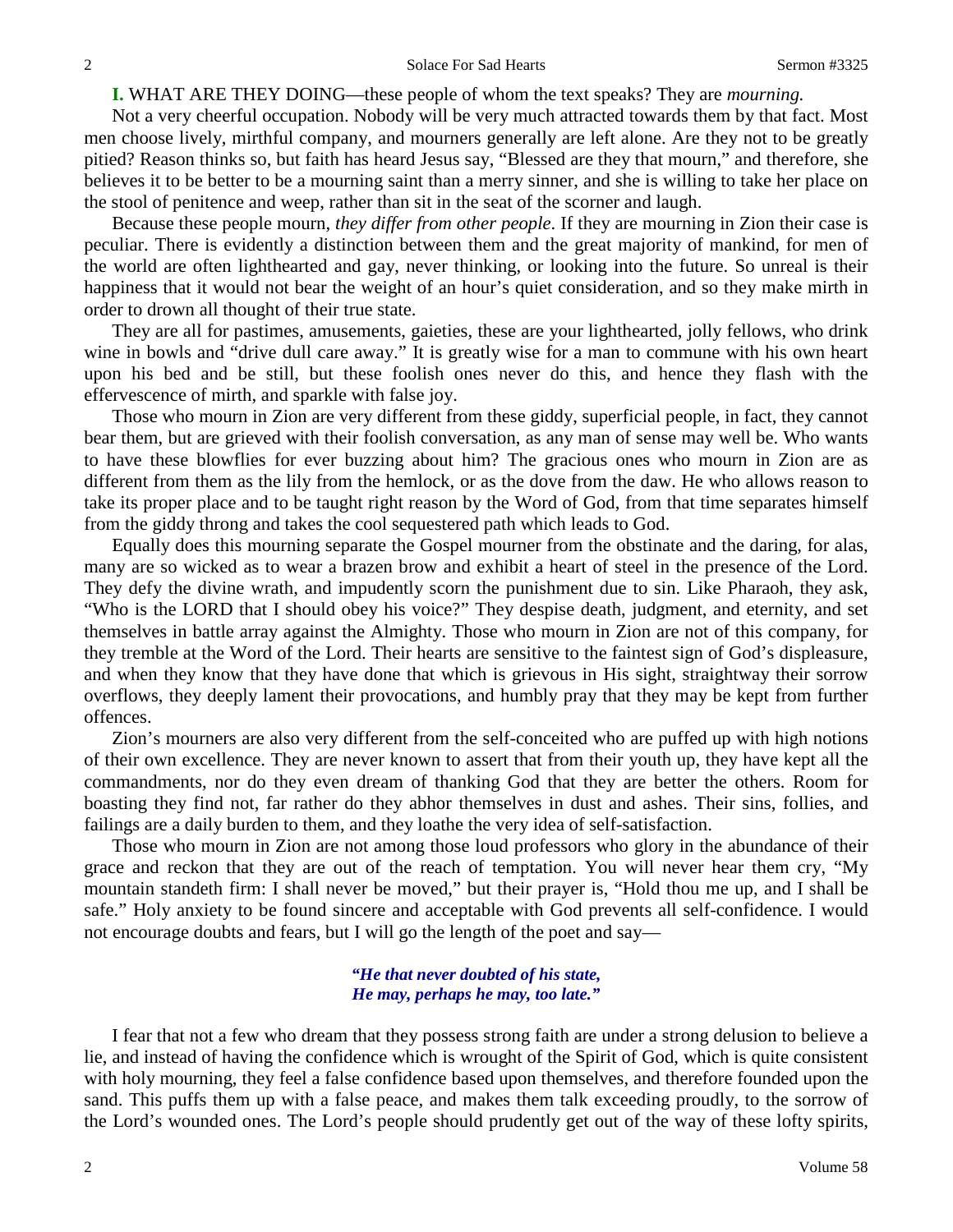#### Sermon #3325 Solace For Sad Hearts 3

who grieve the humble in heart. They are the strong cattle, of whom Ezekiel speaks, which thrust with horn and shoulder, and despise the weak ones whom God has chosen. Lord, let my portion be with the mourners, and not with the boasters. Let me take my share with those who weep for sin, and weep after thee, and as for those who are careless, or those who are rebellious, or those who are self-righteous, let them take their frothy joy and drain the cup, for true saints desire not its intoxicating draught.

The mourners in Zion are not only different from other people, but they are also *much changed from their former selves.* They are scarcely aware of the great change which they have undergone, but even their mourning is an evidence of their being new creatures. The things wherein they formerly rejoiced are now their horror, while other things which they once despised they now eagerly desire. They have put away their ornaments, their finery of pride they have exchanged for the sackcloth of repentance, their noisy merriment for humble confession.

They now wonder how they could have thought the ways of sin to be pleasurable and feel as if they could weep their eyes out, because of their extreme folly. You would not think that they were the same people, in fact, to tell you the truth, they are not the same, for they have been born again, and have undergone a new creation, of which their humiliation before God is no mean sign. Their hearts of stone have been taken away, and the Lord has given them hearts of flesh, to feel, to tremble, to lament, and to seek the Lord.

God's mourners also find themselves *different from what they are at times even now,* for they see themselves wander, and straightway they quarrel with themselves, and smite upon their offending breasts. Such occasions of self-abhorrence they find daily. The man, who is satisfied with himself had better search his heart, for there are signs of rottenness about him. The man who is deeply discontented with himself is probably growing fast into the full likeness, of Christ.

Do you, dear friend, feel that you could justify yourself as to all that you have done, or thought, or felt today from morning to evening—at home or abroad, in the shop or in the street? Oh no, I am sure you will confess that in many things you have fallen short, and you will penitently grieve before the living God. You would not on any account do or say again all that you have done and said. You bless God who has sanctified you, and delivered you from the dominion of sin, but still you have to complain that sin has a fearful power to lead you into captivity, and therefore you are not pleased with yourself, and are more ready to join in a confession than in a hymn of self-glorifying. The text says of mourners of that kind, that God hath appointed great things for them, and therefore let us pray the Holy Ghost to work in us this mourning.

Now, *this mourning,* of which we are speaking, *is part and parcel of these people's lives*. When they began to live to Christ they began to mourn. Every child of God is born again with a tear in his eye. Dryeyed faith is not the faith of God's elect. He who rejoices in Christ at the same time mourns for sin. Repentance is joined to faith by loving bands, as the Siamese twins were united in one. The new birth always takes place in the chamber of sorrow of sin, it cannot be otherwise.

The true Christian was a mourner at conversion, and since then he has been a mourner, even in the happiest day he has known. When was that? The happiest day I ever knew was when I found Jesus to be my Savior, and when I felt the burden of my sins roll from off me. "Oh, happy day! when Jesus washed my sins away," but I mourned that day to think that I had been so greatly polluted and had needed that my Lord should die to put away my sin. I mourned to think that I had not loved and trusted the Savior before, and ere the sun went down I was mourning to think that I did not even then love my Lord as I desired.

I had not gone my paces on the road to heaven before I began to mourn that I limped so badly, that I traveled so slowly, and was so little like my Lord, so that I know by experience that on the very brightest day of his spiritual experience a true believer still feels a soft, sweet mourning in his heart, falling like one of those gentle showers which cool the heat of our summer days and yield a pleasurable refreshment. Holy mourning is the blessed pillar of cloud which accompanies the redeemed of the Lord in their glad march to heaven.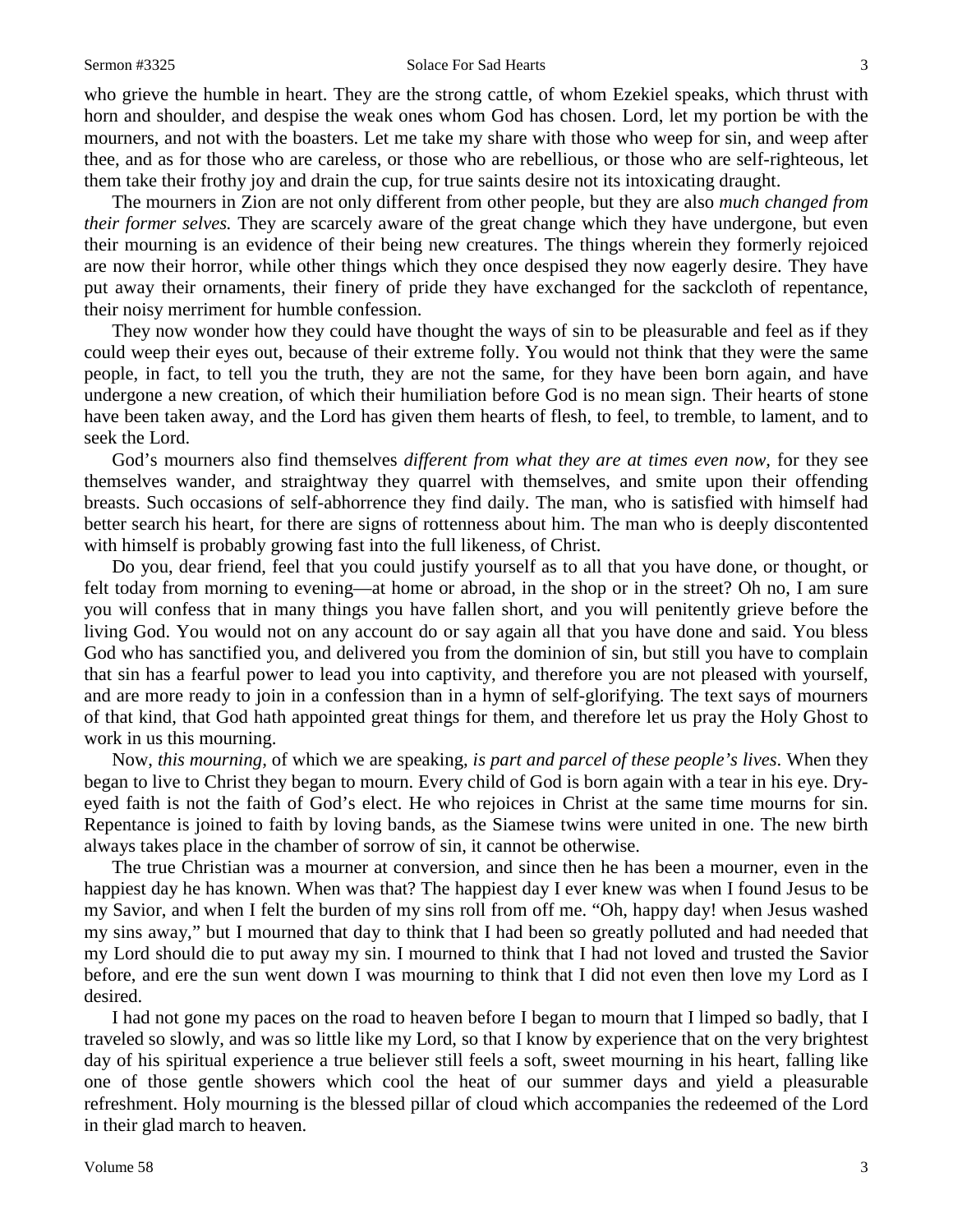Dear brethren, to some extent we live by mourning. Do not imagine we do not rejoice, for in truth, "we rejoice with joy unspeakable and full of glory," but this is quite consistent with holy mourning. We sorrow every day that there should be any remains of sin in us, that we should still be open to temptation, and should have the slightest inclination to evil. We mourn that our eyes should look so longingly on vanity, and that our tongue should be so apt to speak unadvisedly. We mourn that our right hand should be so unskillful in holy service, and that we should be so apt to let it be seen of men when we are giving to the Lord.

We mourn especially that our heart should still be unbelieving, unfeeling, and fickle. Yes, we are very happy, but we mourn to think that, being so happy, we are not more holy, that being so favored, we are not more consecrated. We "rejoice with trembling."

To the Lord's mourners, godly sorrow is so essentially a part of themselves that *they grow while they mourn*, and even grow by mourning. A man never becomes better till he is weary of being imperfect. He who is satisfied with his attainments will stay where he is, but he who mourns that he is not yet up to the standard will press forward till he reaches it. He that saith, "My faith is weak," is the man who will become stronger in faith. He who confesses that his love is not so intense as it ought to be, will have more love ere long. He who mourns daily that he has not attained that which he desires, is by that very agony of spirit approaching the goal.

It will be well that mourning should be our companion till we come to the gates of paradise, and there we shall mourn no longer, but I was going to say, so precious is the mourning which the Spirit works in us that we might almost regret parting with it. Rowland Hill used to say he felt half sorry to think that he must part with the tear of repentance at the gates of heaven, and he was right, for holy mourning is blessed, sweet, safe, and satisfying. The bitterness is so completely evaporated that we can truly say—

> *"Lord, let me weep for nought but sin, And after none but Thee; And then I would—oh that I might— A constant weeper be."*

Dear friends, *holy mourning is no mere melancholy or sickly fancy,* it has abundant reasons whereby to justify itself. We do not mourn because we give way to needless despondency, but we lament because it would to utter madness to do otherwise, we cannot help mourning. A Christian grieves over himself and his shortcomings, and this not from mock modesty, but because he sees so much to sigh over. He will tell you that he never thinks worse of himself than he ought to do, that the very worst condemnation he has ever pronounced upon himself was most richly deserved. If you praise him, you pain him. If you commend him, he disowns your approbation, and tells you that if you knew him better you would think less of him, and you would see so much infirmity and imperfection within him, that you would not again expose him to danger by uttering flatteries.

A child of God also mourns because he is in sympathy with others. It is our part of the work of grace in the soul to give us considerateness for our afflicted brethren. Is a child of God himself preposterous? He recollects others who are poor and in adversity, and he felt bound with them. He is a member of the body, and hence he suffers with the other members. If each believer were distinct and separate, and kept his own joy to himself and his sorrow to himself, he might more often rejoice, but being a member of a body, which is always more or less afflicted, he weeps because others weep, and mourns because others mourn. The more sympathy you have in your nature the more sorrow you will experience. It is the unsympathetic man who laughs every day, but the friendly, tender, brotherly, Christlike spirit must mourn, it is inevitable.

And chiefly do believers mourn because of the sins of others. This great city furnishes us with abundant occasion for deep concern. You can hardly go down a street, but you hear such filthy language that it makes your blood chill in your veins. The sharpest blow could not cause us more pain than the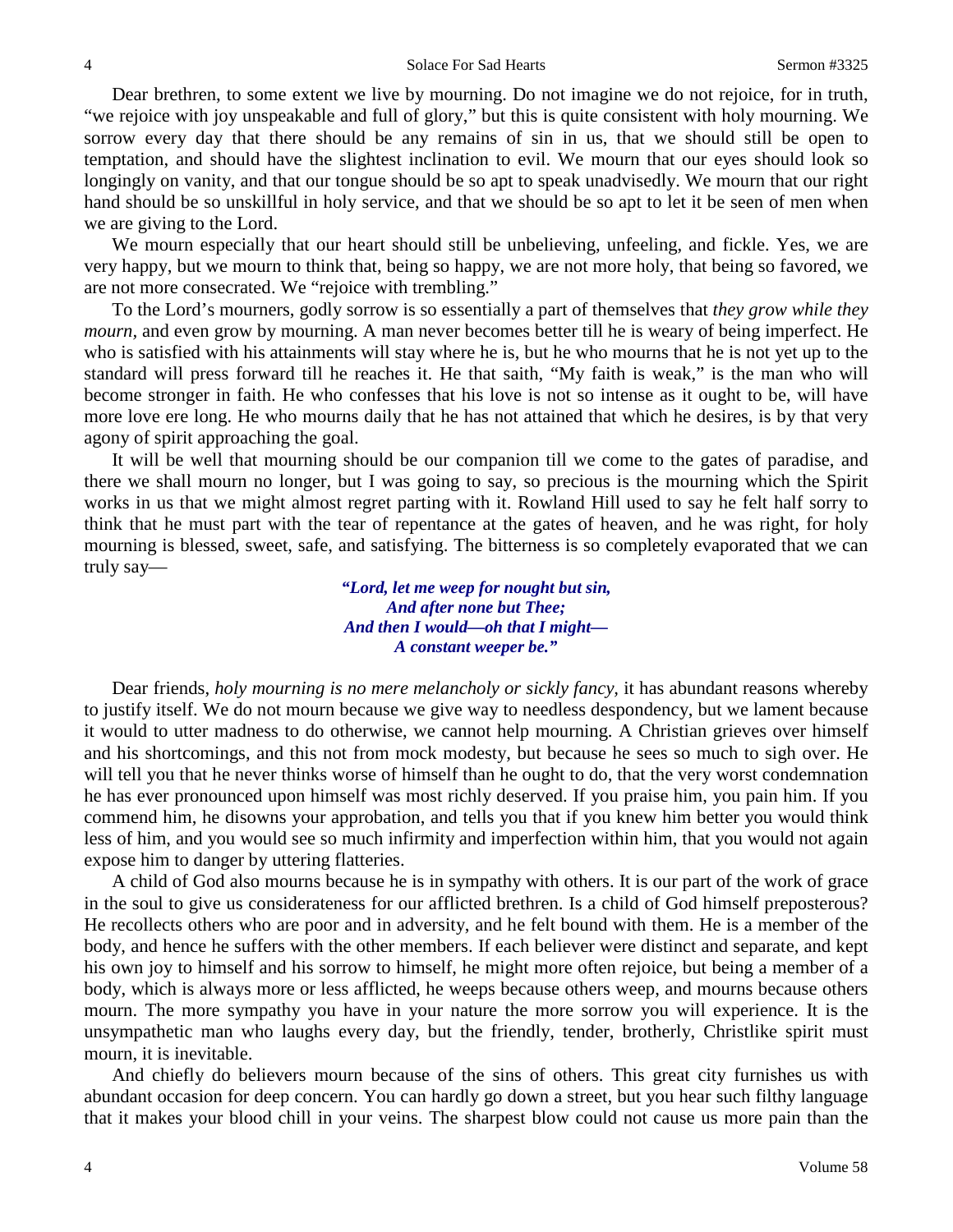hearing of profanity. And then the Sabbath, how little is it regarded, and the things of God, how little are they cared for! Everywhere a child of God with his eyes open must have them filled with tears, and if his heart be as it ought to be, it must be ready break.

Alas! the cause is frequently in the Christian's own family, he has an ungodly child or an unconverted wife. A Christian woman may have a drunken husband, or a godly daughter may have a dissipated father. These things make life gloomy beyond expression. Woe is me, cries the saint, that I dwell as among lions, with those that are set on fire of hell. Ill society makes a child of God sick at heart, as Lot was vexed with the filthy conversation of the wicked, and as David cried for the wings of a dove that he might fly away and be at rest, so do the saints pine in this world. Let such mourners take heart while they perceive in the text that Jesus has come to comfort all that mourn. Now, secondly, let us note—

#### **II.** WHERE THESE PEOPLE ARE MOURNING.

They are mourning in Zion. They could not carry their griefs to a better place. Sorrow is so common that we find mourners in Babylon, and Tyre, and even in Sodom and Gomorrah, but these are of a different order from the mourners in Zion.

If we are wearing our sackcloth in the house of the Lord, let us thank God, in the first place, that we are not mourning in hell. We might have been there, we should have been there, if we had received our due, but we are mourning where mourning where mourning meets with acceptance from God. We are lamenting where a dirge can be changed into a song. I thank God also that we are not mourning as those do who fiendishly regret that accidentally they have done a good thing.

You remember how angry Pharaoh was with himself because he had let Israel go, and I have known men who have never been penitent till they have by mistake done something good or given too much away. They could gnaw their own hearts out for having done a good turn to another. God save us from such diabolical mourning as that, and yet it is not uncommon.

We have known some mourn too, because they could not do others a mischief, because their hands were tied and they could not hurt God's people, like Haman, they have fretted because of Mordecai. They cannot endure the prosperity of the godly, but would fain take them for a prey and make them as the mire of the streets. That is a horrible mourning, which makes a man have fellowship with Satan.

Some even mourn because they cannot take their fling of sin. They would like to indulge every vile passion, have a mint of money at their command, and none to check them in any way, and they mourn because they are hedged up and hindered from destroying themselves. Such foolish ones mourn on the ale bench, they mourn in the synagogue of Satan, but as for God's people, they mourn in Zion.

Now let us indulge ourselves with a visit to the courts of Zion to see in what parts thereof the mourners may be found, for from her outer walls even to her innermost courts you will find her inhabited by them. Some of them mourn just hard by the walls of the holy city. Like the Jews of the present day, they have their wailing place under the walls of Jerusalem.

Poor souls! They dare not enter into the holy place, and yet they will not, cannot go away. They wait at the gates of wisdom's house and they delight in the posts of her doors. They never like to be away when the saints assemble, yet they feel as if they had no right to be there. They are satisfied with any corner and are content to stand all the service through. They take the lowest seats and reverence the meanest child of God.

They sometimes fear that the good word is not for them, and yet like the dogs they come under the table, hoping for a morsel. If it is a sermon full of thunder, "Ay," they say, "the minister means me," but if it is very sweet and full of comfort they say, "Alas, I dare not think that it is for me." They would not stop away from the holy congregation, for they feel that their only hope must lie in hearing the Gospel, and they half hope that a word of comfort may be dropped for them, but yet they come trembling.

They are like the robin redbreast in the wintertime, they venture near the house and tap upon the window pane, and yet are half afraid to come in. When the cold is very severe and they are very hungry, they become daring, and pick up a crumb or two. Still, for the most part, they stand at the temple door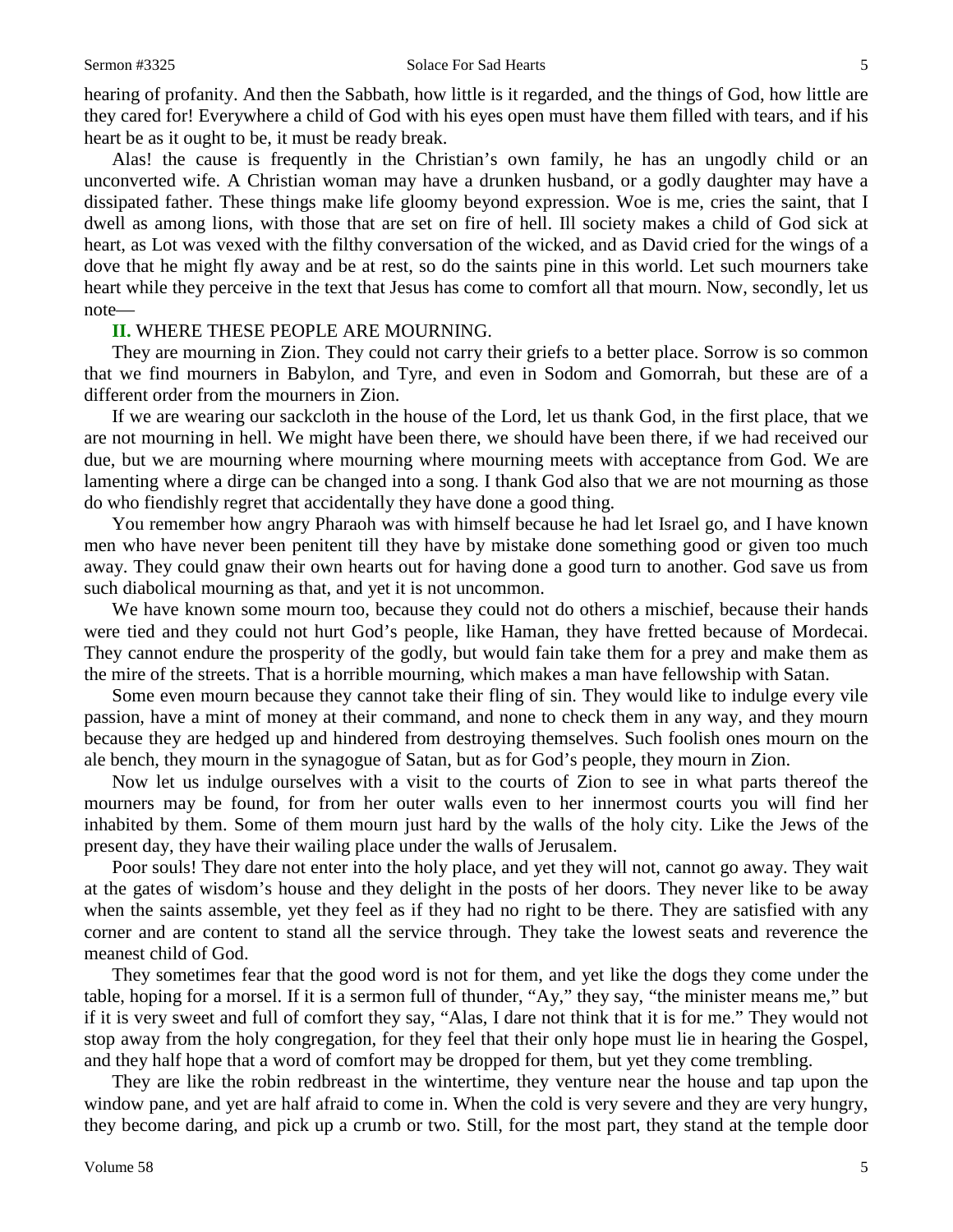and mourn. They are in Zion, and they sigh and cry because they feel unworthy so much as to lift their eyes towards heaven. Ah, well, the Lord appoints great blessings for you, He is good to those who seek Him, he hath regard to the cry of the humble, He will not despise their prayer.

Now, if the arch-enemy should ever suggest to you that it is of no use for you to be found hearing the Word, for you have heard the preacher so many times, and even for years have remained unblest, and therefore it is all hopeless, tell him he is a liar, be all the more diligent in your attendance, and strive to lay hold of what is preached. He will persuade you not to come when you are most likely to get a blessing. Whenever you feel as if "Really, I cannot go again, for I am so often condemned, and find no comfort," say to yourself, "Now, I will go this time with all the more hope. Satan is laboring to prevent my going, because he fears that Christ will meet with me."

Oh, seeking mourner, forsake not the courts of Zion, though thou flood them with thy tears. Be found where the Gospel note tells of Jesus. Be found at the prayer meetings. Be found on your knees. Be found with your Bible open before you, searching for the promise, and above all, believe that Jesus came to save such as thou art, and cast thyself upon Him.

Many ransomed ones have been enabled to enter the temple a little way. At the entrance of the holy place stood *the laver* full of water, where the priests were wont to wash themselves. He who frequents the courts of Zion will often mourn at that laver, for he will say, "Alas, that I should need such washing! Alas, that I should so frequently spot my garments and defile my feet! Cleanse Thou me, O God. Wash me day by day. Dear Savior, cleanse Thou me from secret faults." These mourners are deeply grieved at what others consider little spots, for sin hurts their tender consciences, and in the light of God sin is seen to be exceeding sinful in those whom God so highly favors.

Hard by the laver stood *the altar,* where they offered the victims. Now, he who sees the one great sacrifice by which sin was put away, while he rejoices in the finished atonement, also laments the sin which slew the Substitute. Many a time may you hear the plaintive sing—

> *"Alas! and did my Savior bleed? And did my Sovereign die? Would He devote that sacred head For such a worm as I?"*

The more sure we are of our pardon the more we mourn over our sin. We look on Him whom we have pierced, and a mourning takes hold upon us like the mourning of Hadadrimmon in the valley of Megiddo when Judah lamented the best of kings and saw her sun go down in blood. Awakened souls mourn for Jesus as one that is in bitterness for His firstborn. You can never stand at the altar and see Jesus bleed without your own heart bleeding, if, indeed, the life of God is in you. Can any but a heart of stone be unmoved at the sight of Calvary? Blessed are they who amidst their joy for pardoned guilt wash the pierced feet of Jesus with tears of love and grief.

Further on in the holy place, as you will recollect, there stood *the altar of incense*. It was placed before the veil which hid the holy of holies, but that veil is rent. Now, they whom mourn in Zion often stand and weep as they think of Him whose prayers are the incense which God accepts—even Jesus, by whose intercession we live. They think, "Alas! that I should be so cold in prayer when Jesus pleads so earnestly." They look over their own intercessions, and they see such faultiness, such wandering of thought, such coldness of heart, such forgetfulness, such pride, such want of faith, such utter unworthiness, that they cannot help deeply mourning.

Besides, they remember when Satan desired to have them, and sift them as wheat, and would have destroyed them if Jesus had not prayed for them, and they mourn the state of heart which placed them in such jeopardy. As by faith they perceive how sweet the merits of Jesus are, they remember their own ill savor and begin anew to loathe themselves. Their very sense of acceptance in the Beloved fills them with humiliation, it seems too wonderful that Jesus should do so much for them, and make them so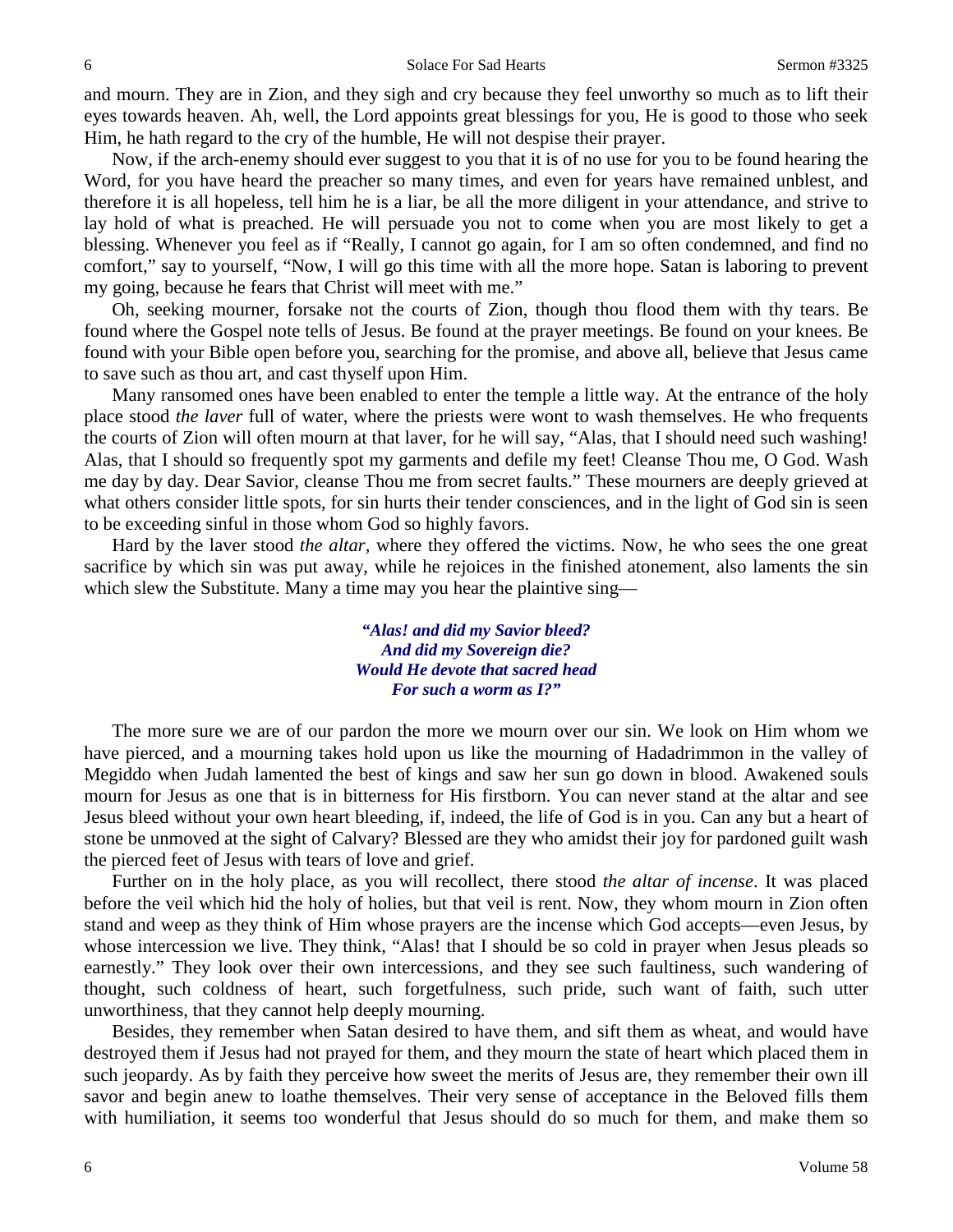#### Sermon #3325 Solace For Sad Hearts 7

sweet to the Lord. Great love is a melting flame. When we nestle like doves in the bosom of our Lord we mourn like the loving turtle, we mourn because of the great love which makes us almost too happy. We rejoice with trembling, and feel both fear and exceeding great joy.

And then, those who entered the holy place would see a table covered with loaves of bread, It was called *the table of the showbread*. Our blessed Lord Jesus Christ is that bread, and we feed on Him, as the priests of old did on the showbread, but I confess I never stand there myself, and think of how He feeds my soul with His own self, without mourning that I have not a larger appetite for Him, and that I do not more continually feed upon Him. I lament that ever I hoped to find bread elsewhere or tried to feed on the swine husks of the world. Oh, to hunger and thirst after Christ, for this is to be blessed!

Oh, to feed upon a whole Christ, even to the full, for this is to be satisfied with royal dainties. We cannot feed on Jesus without mourning that others are starving, and that we are not more eager to bring them to the banquet, that we are not ourselves more familiar with heaven's bread, so as to know how to hand it out, that the dying multitudes of our great cities may be fed. O Lord, cause Thy people more and more to lay to heart the sad fact that millions are famishing for want of the bread of heaven.

Within the holy place also stood *the seven branched candlestick,* which was always burning and giving forth its pearly light, before it we also mourn. When we rejoice in the light of God's Holy Spirit we cannot help mourning over our natural darkness, and our former hatred of light. We mourn to think, also, that we ourselves shine with so feeble a ray that our light does not so shine before men as to glorify God to the fullest extent.

We cannot enjoy the light of the divine Spirit without praying that we may have more of it. We acknowledge that if we have but little of it, it is our own fault, for He is ready to light us up with a splendor which shall make the sons of men to wonder whence such a luster came. We mourn, also, because the nations sit in darkness and deathshade, and refuse the heavenly light. And thus, you see, we mourn in Zion, from the entrance even to the innermost court.

Even when we pass through the rent veil, and stand at *the mercy seat,* and enjoy the believer's true place and privilege, we still mourn. We think of the law, covered by the propitiatory, and we mourn our breaches of it. We think of the pot of manna and mourn the days when we called the heavenly food "light bread." We remember Aaron's rod that budded, and say to ourselves, "Alas, it is a memorial of my own rebellion as well as of my Lord's power." We ask ourselves, "Where is my pot of manna of remembered mercy? Alas! my rod does not bud and blossom as it should, but often it is dry and fruitless. Alas! that law which my Lord hid in His heart, how little respect have I had for it, or remembrance of it."

And then, looking at the golden mercy seat, we wet it with our tears because here the blood drops fell, by which we are brought nigh. The glory of JEHOVAH between the cherubim bows us down, and we cry, "Woe is me, for I have seen the King, the LORD of hosts." Our impurity prostrates us when, like Esaias, we behold the glory of the Lord. Is it not meet that it should be so?

Thus, you see, from the outer courts of Zion right into the holy of holies, every spot suggests mourning, and true children of God yield to the influence thereof. In every place of mercy and privilege which they occupy they look down upon themselves with shame and confusion of face. Old Master Dyer used to say, "When the peacock shows his fine feathers he ought to recollect that he has black feet and a horrible voice," and so, truly, whenever we are full of divine graces and blessings it becomes us to recollect what we are by nature, and what there is of impurity still lurking within us, that we may be humble, and with our confidence in Jesus may mingle repentance of sin. Thus much upon where they mourn. And now, thirdly—

#### **III.** Who THINKS OF THESE MOURNERS?

Who appoints unto them that mourn in Zion? Who looks upon poor and needy souls? Very often their friends are shy of them, if they mourn much and long their friends shun their society, and their familiar acquaintances know them no more. There are places of worship where mourners in Zion might come and go by the year together, and no one would utter a sympathetic word, a broken heart might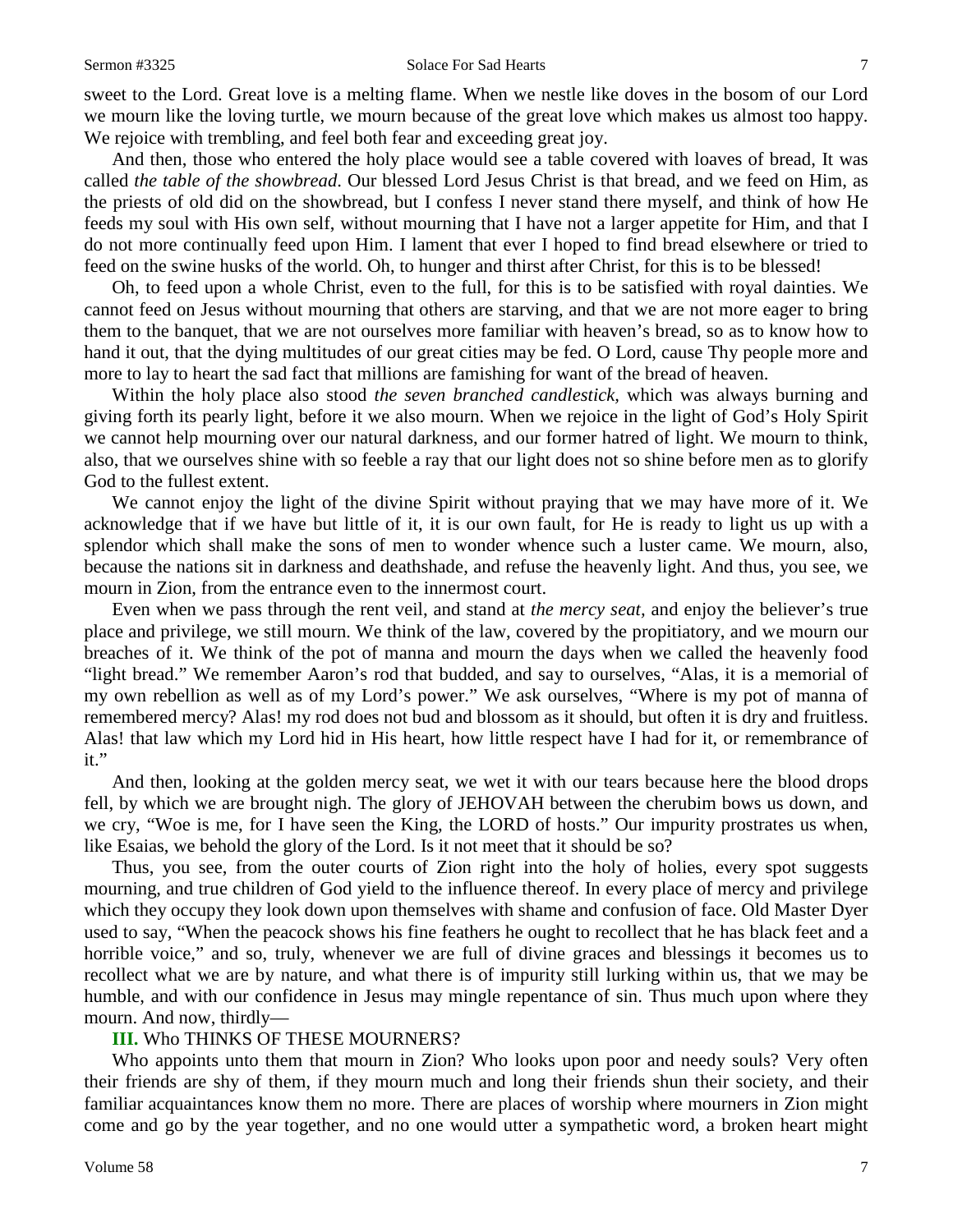bleed to death before any hand would offer to bind it up. I love to see Christian people anxious after poor mourners, and eager to meet with penitent and desponding ones. It ought not to be possible, dear friends, in an assembly of believers for a mourning soul to come and go many times without some Barnabas—some son of consolation, seeking him out, and offering a word of good cheer in the name of the Lord.

But mark this—whoever forgets the mourner, the Lord does not. There are three divine persons who remember the mourner. The first is *the eternal Father*. Read the first part of the chapter. "The Spirit of the LORD God is upon me; because *the LORD* hath anointed me to preach good tidings unto the meek. *He* hath sent me to bind up the brokenhearted." God, the ever-blessed Father, pities His sorrowing children and has respect unto their prayers.

Poor soul, you are deeply wounded because of your sin, and no one on earth knows it, yet your heavenly Father knows the thoughts of your heart, and He tenderly sympathizes with your anguish of mind. Where art thou standing, poor fretting Hannah? Thou woman of a sorrowful spirit, I come not, like Eli, to judge thee harshly and censure thee unjustly. Where art thou? Dost thou mourn and sigh after thy Lord? Then go in peace. The Lord grant thee thy petition. It shall surely be done unto thee according to thy faith. God, the eternal Father, first of all, remembers those who mourn. "I am poor and needy, yet the LORD thinketh upon me."

Moreover, *God the Son* has the same kind thoughts towards His mourners. What does the first verse say? "The Spirit of the LORD God is upon *me,"* and you know that it is Christ who speaks. "The LORD hath anointed *me,* to bind up the broken hearted." Jesus, then, undertakes the cause of the troubled. He was a mourner all His days, and therefore he is very tender towards mourners.

#### *"He knows what fierce temptations mean, For He has felt the same."*

"I know their sorrows," saith He. "In all their actions he was afflicted." He was made perfect through sufferings. Rejoice, O mourner, for the Man of Sorrows thinks upon thee.

And then *the Holy Spirit*—the third person of the blessed Trinity—according to the text remembers mourners. "The Spirit of the LORD God is upon me," saith He, "because the LORD hath anointed me." Yes, Thou blessed Spirit, Thou art the Comforter, and whom canst Thou comfort but mourners? It were useless to comfort those who never knew a sorrow, it were a superfluity to attempt to offer consolation to those who never were depressed. The Holy Ghost hovers like a dove over the assemblies of the Sabbath, and whenever He finds a heart which is broken with a sense of sin, He alights there and brings light and peace and hope. Be of good courage, then, ye mourners, for the three divine persons unite on your behalf, the One God thinks upon you, and the gentleness and tenderness of His almighty heart are moved towards you. Is not this good cheer? Our fourth and last point it this,

#### **IV.** WHAT DOES THE LORD DO FOR THEM?—*"To appoint unto them that mourn in Zion."*

Let us take first the ordinary rendering of the text—*"To appoint* unto them." God makes appointments to bless mourners. It is His decree, His ordinance, His purpose, to bless those who mourn in Zion. Some mourners are greatly frightened at predestination, they are afraid of the divine decrees. Be of good comfort, there is no decree in God's great book against a mourner. "I have not spoken in secret, in a dark place of the earth: I said not unto the seed of Jacob, Seek ye me in vain." God's terrible decrees are against the proud, whom His soul hateth, and He will break them in pieces, but as for the humble and the meek, His purposes concerning them are full of grace.

Read the following verses and see—"To give unto them beauty for ashes, the oil of joy for mourning, send the garment of praise for the spirit of heaviness." It is registered in the record office above and stands in His eternal book, and so must it be, "Blessed are they that mourn, for they *shall be* comforted." When you think of the decrees remember this decree and be of good comfort.